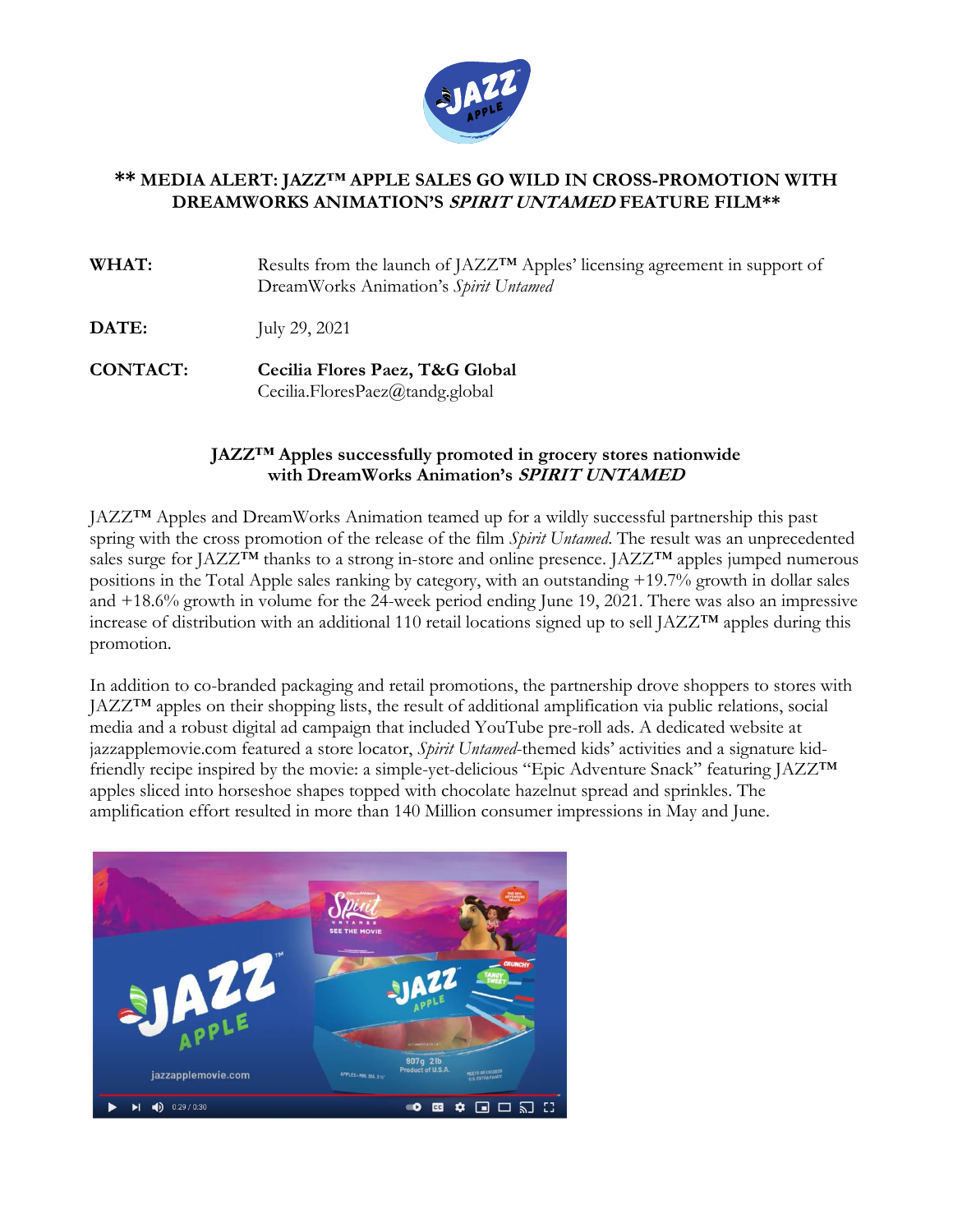# Results of JAZZ™ Apples' Partnership with DreamWorks Animation's *Spirit Untamed*





## **About Spirit Untamed**

An epic adventure about a headstrong girl longing for a place to belong who discovers a kindred spirit when her life intersects with a wild horse, *Spirit Untamed* is the next chapter in the beloved story from DreamWorks Animation.

Lucky Prescott (Isabela Merced, *Dora and the Lost City of Gold*) never really knew her late mother, Milagro Navarro (Eiza González, Fast & Furious Presents: Hobbs & Shaw), a fearless horse-riding stunt performer from Miradero, a small town on the edge of the wide-open frontier.

Like her mother, Lucky isn't exactly a fan of rules and restrictions, which has caused her Aunt Cora (Academy Award® winner Julianne Moore) no small amount of worry. Lucky has grown up in an East Coast city under Cora's watchful eye, but when Lucky presses her own luck with one too many risky escapades, Cora picks up stakes and moves them both back with Lucky's father, Jim (Oscar® nominee Jake Gyllenhaal), in Miradero.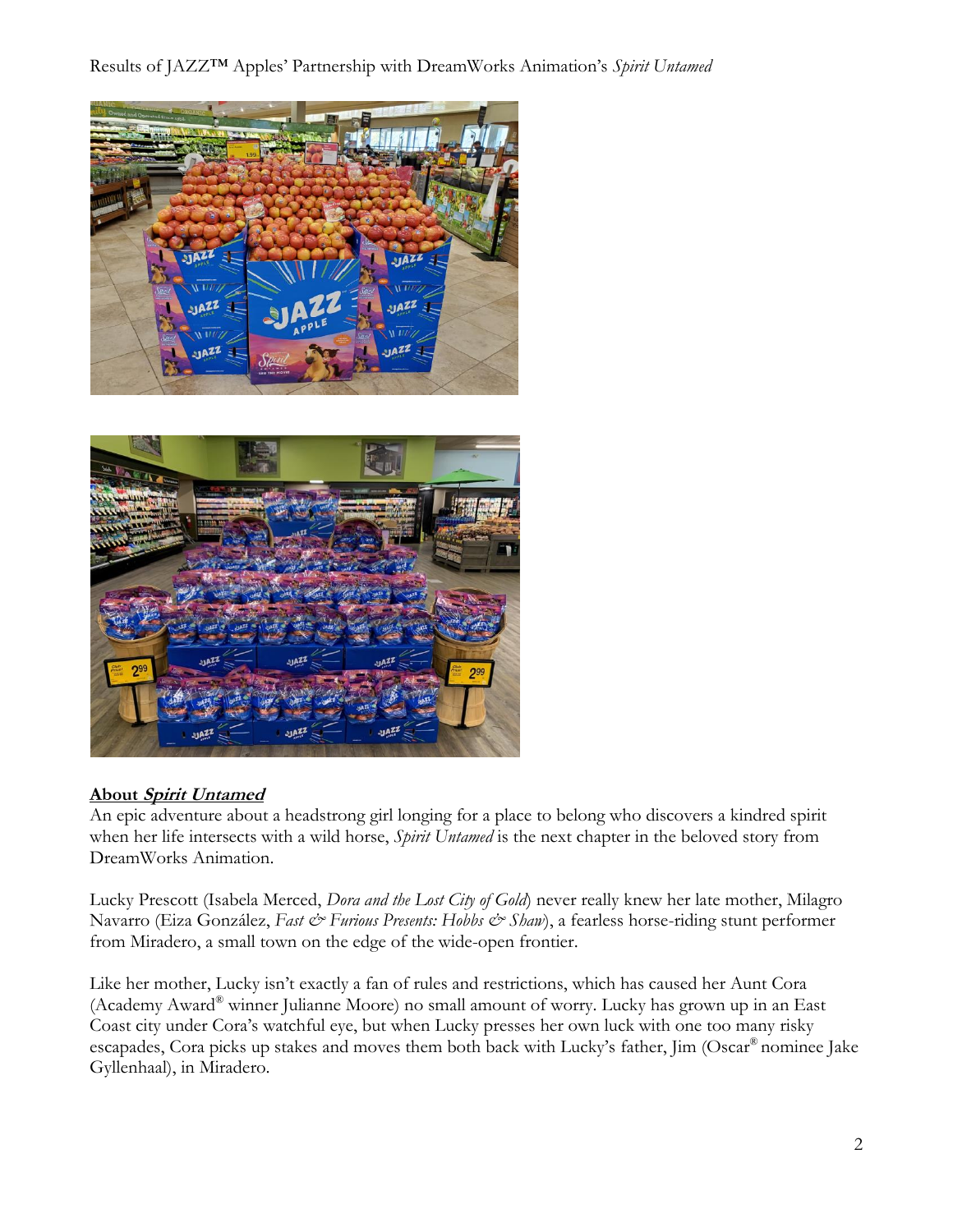#### Results of JAZZ™ Apples' Partnership with DreamWorks Animation's *Spirit Untamed*

Lucky is decidedly unimpressed with the sleepy little town. She has a change of heart when she meets Spirit, a wild Mustang who shares her independent streak, and befriends two local horseback riders, Abigail Stone (Mckenna Grace, *Captain Marvel*) and Pru Granger (Marsai Martin, *Little*). Pru's father, stable owner Al Granger (Emmy winner Andre Braugher, Fox's *Brooklyn Nine-Nine*), is the best friend of Lucky's father.

When a heartless horse wrangler (Emmy nominee Walton Goggins, FX's *Justified*) and his team plan to capture Spirit and his herd and auction them off to a life of captivity and hard labor, Lucky enlists her new friends and bravely embarks on the adventure of a lifetime to rescue the horse who has given her freedom and a sense of purpose, and has helped Lucky discover a connection to her mother's legacy and to her Mexican heritage that she never expected.

*Spirit Untamed* is the next chapter in DreamWorks Animation's beloved franchise that began with the 2002 Oscar-nominated film *Spirit: Stallion of Cimarron* and includes an Emmy-winning TV series. The film is directed by Elaine Bogan (Netflix and DreamWorks Animation Television's *Trollhunters: Tales of Arcadia*) and is produced by Karen Foster (co-producer, *How to Train Your Dragon*). The film's co-director is Ennio Torresan (head of story, *The Boss Baby*), and the film's score is by composer Amie Doherty (Amazon's *Undone*, DreamWorks Animation's *Marooned*).

## **About T&G Global**

About T&G Global: T&G Global works with passionate growers around the world to produce, sell and deliver the highest quality fruit and vegetables. We love our food, so we're constantly exploring ways to make it more sustainable, fresh and delicious, to help people lead healthier lifestyles. T&G is a leader in the premium apple segment with its Envy™ and JAZZ™ branded varieties.

About JAZZ™: JAZZ™ is a trademarked brand that refers to the Scifresh apple variety. It was developed in New Zealand by Plant and Food Research and was patented in 2003, the same year T&G, which owns the JAZZ™ trademark, began distributing in the U.S. via its marketing partner Oppy. JAZZ™ is now grown under license by T&G in New Zealand, the U.S., Chile, Asia, the UK, France and Australia. JAZZ™ is marketed in the U.S. by Oppy, CMI Orchards and Rainier Fruit Company.

## **About DreamWorks Animation**

DreamWorks Animation (DWA), a division of the Universal Filmed Entertainment Group, within NBCUniversal, a subsidiary of Comcast Corporation, is a global family entertainment company with feature film and television brands. The company's deep portfolio of intellectual property is supported by a robust, worldwide consumer products practice, which includes licensing, and location-based entertainment venues around the world. DWA's feature film heritage includes many of the world's most beloved characters and franchises, including *Shrek, Madagascar, Kung Fu Panda, How to Train Your Dragon, Trolls* and *The Boss Baby*, and have amassed more than \$15 billion in global box office receipts. DreamWorks Animation's television business has quickly become one of the world's leading producers of high-quality, animated family programming, reaching consumers in more than 190 countries. Creating a diverse array of original content in a variety of formats and delivering deep, fully immersive worlds served up with compelling characters, the prolific studio has garnered 27 Emmy awards since inception in 2013.